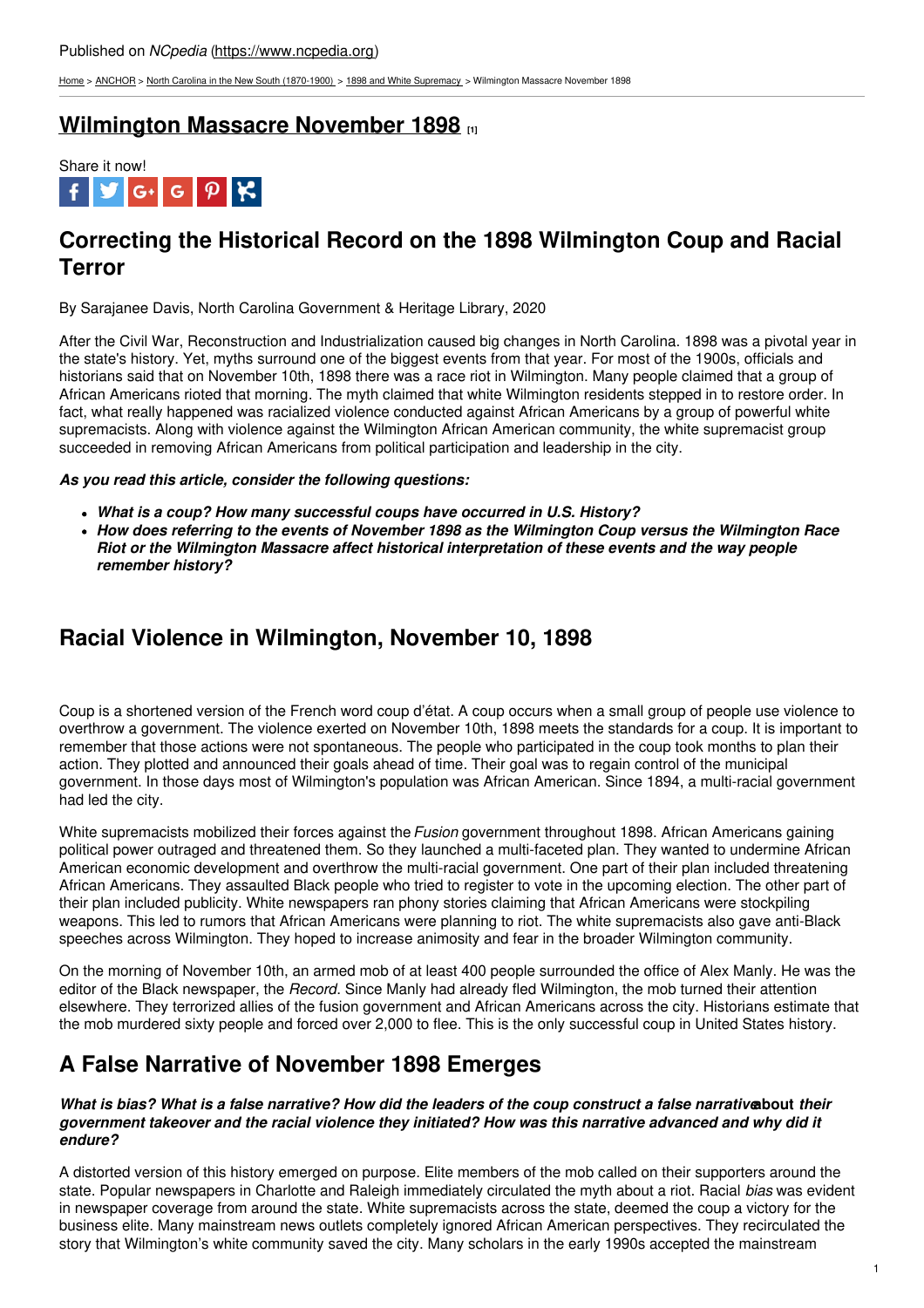coverage of the events.

November 10th became a very significant day. After the coup, white supremacists gained control over the local and state governments. Wilmington became a model for how racial violence challenged African American political power. Racial progress was immediately halted. The coup also played a key role in the establishment of Jim Crow segregation.

## **A More Accurate Narrative Is Recovered**

#### *How was the more balanced/holistic and historically accurate narrative recovered? Is it significant that a Black historian and educator, Helen G. Edmonds, recovered this story?*

In the 1950s Helen Edmonds, published her book,*The Negro and Fusion Politics in North Carolina, 1894–1901*. She was the first scholar to challenge ideas about Wilmington in November 1898. Her book describes the state-wide efforts to undermine the fusion government. She also describes efforts to limit African American political power. Wilmington officials dismissed her arguments about the coup d'état. They said her research and writing were inaccurate and dramaticized. In 1998, the public's attitude changed. That year marked 100 years since the coup. More people became curious about what actually happened. In 2000, the North Carolina General Assembly created a committee to investigate.

In 2006 the appointed committee released its findings in a public report. Their report included two pages of conclusions. For example, African American life in Wilmington was very different after the coup. It also stated that racial violence was a part of the coup. The committee concluded that there was a state-wide political campaign rooted in white supremacy. And their report reflected this. Dr. Edmonds's research was vital to uncovering the truth. Her book provided a strong foundation for the investigative report. Moreover, her contributions help us understand how to think about history. Her story teaches scholars to consider different perspectives.

Concluding Questions: What types of questions can you ask to ensure you have a historical story that considers *multiple, if not all, perspectives? Why is this important?*

### **References and Resources:**

Helen G. Edmonds, The Negro and Fusion Politics in North Carolina, 1894–1901, (Chapel Hill: University of North Carolina Press, 2003)

Jeffrey Billman, "How White Supremacists Won North Carolina: A Pulitzer Prize Winner's New Book Explores the Wilmington Coup of 1898 and Why It Still Matters," Indy Week. January 7, 2020. [https://indyweek.com/news/northcarolina/wilmington-coup-1898-david-zucch...](https://indyweek.com/news/northcarolina/wilmington-coup-1898-david-zucchino-wilmingtons-lie-north-carolina/) [2]

David Zucchino, Wilmington's Lie: the Murderous Coup of 1898 and the Rise of White Supremacy, (New York: Grove Atlantic Press), 2020.

Adrienne LaFrance and Vann R. Newkirk II, "The Lost History of An American Coup D'État: Republicans and Democrats in North Carolina are locked in a battle over which part inherits the shame of Jim Crow," The Atlantic. August 12, 2017. [https://www.theatlantic.com/politics/archive/2017/08/wilmington-massacre...](https://www.theatlantic.com/politics/archive/2017/08/wilmington-massacre/536457/) [3]

Amanda Mangus and Frank Stasio, "The Daily Record Project Digs Into Wilmington's Buried History," The State of Things on WUNC 91.5 North Carolina Public Radio. September 11, 2019. [https://www.wunc.org/show/the-state-of-things/2019-](https://www.wunc.org/show/the-state-of-things/2019-09-11/the-daily-record-project-digs-into-wilmingtons-buried-history) 09-11/the-daily-recor... [4]

Dana Terry and Frank Stasio, "The Truth Behind The Wilmington Massacre Of 1898," on "The State of Things," WUNC91.5 UNC Public Radio, January 7, 2020. [https://www.wunc.org/show/the-state-of-things/2020-01-07/the-truth](https://www.wunc.org/show/the-state-of-things/2020-01-07/the-truth-behind-the-wilmington-massacre-of-1898)behin... [5]

Dave Davies, "'Wilmington's Lie' Author Traces The Rise Of White Supremacy In A Southern City," on "Fresh Air," National Public Radio, January 13, 2020. [https://www.npr.org/2020/01/13/795892582/wilmington-s-lie-author-traces-...](https://www.npr.org/2020/01/13/795892582/wilmington-s-lie-author-traces-the-rise-of-white-supremacy-in-a-southern-city) [6]

Jennifer L. Larson, "Early African American Perspectives on the Wilmington Race Riots of 1898," Documenting the American South, [https://docsouth.unc.edu/highlights/riots\\_1898.html](https://docsouth.unc.edu/highlights/riots_1898.html) [7]

### **Primary Sources:**

Research Branch, Office of Archives and History, North Carolina Department of Cultural Resources; LeRae Umfleet, Principal Researcher. "1898 Wilmington Race Riot Report." Research Branch, Office of Archives and History: Raleigh. 2006. <https://digital.ncdcr.gov/digital/collection/p249901coll22/id/5339> [8]

Lofton, Williston H. "The Elimination of the Negro from Politics."*The Journal of Negro Education* 23, no. 1 (1954): 66-67. Accessed August 6, 2020. doi:10.2307/2293252. <https://www.jstor.org/stable/2293252> [9]

### **From:**

LEARN NC North Carolina History: A Digital [Textbook](https://www.ncpedia.org/category/entry-source/learn-nc)[10]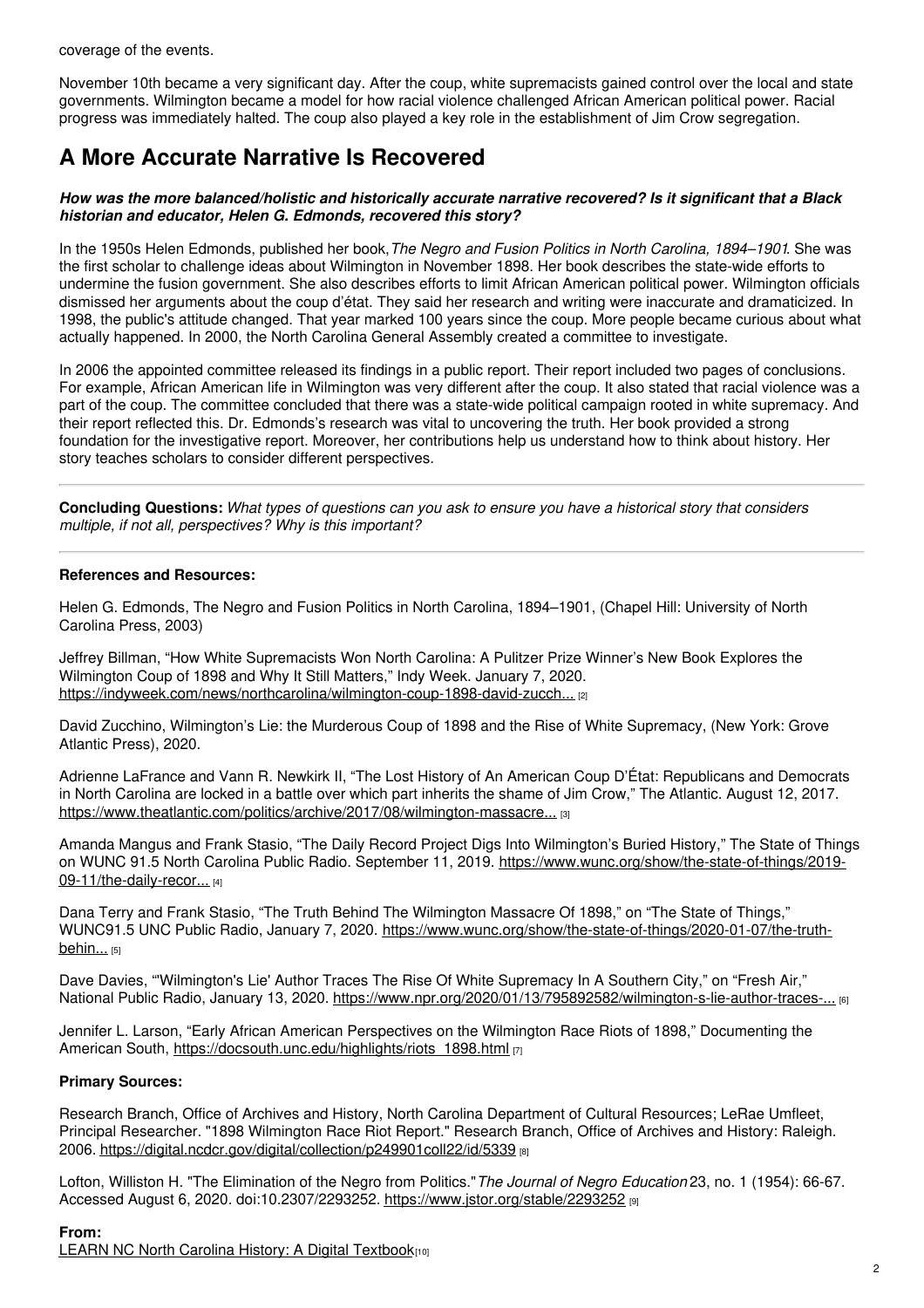**Copyright Date:** 2020 **People:**



Helen G. Edmonds [Biography](https://www.ncpedia.org/biography/edmonds-helen-grey) in NCpedia<sup>[11]</sup>

**Watch and Listen:**

What does 1898 mean to Wilmington and its residents in the 21st century? Explore resources and interviews from WHQR, [Wilmington](https://www.whqr.org/local/2020-06-06/understanding-1898-americas-only-coup-detat) Public Radio[12]

**For Teachers:**



Explore Life in 1898 [Wilmington](https://k12database.unc.edu/wp-content/uploads/sites/31/2013/05/1898Crow.pdf) with *Crow*, [13] a novel for young adults

The [Wilmington](https://k12database.unc.edu/wp-content/uploads/sites/31/2020/07/Wilmington1898Coup.pdf) Coup of 1898 [14]

#### **Primary Sources:**

1898 Wilmington Race Riot Report 1800 Wilmington Roor Riot Commi May 31, 2006



LeRae Unifiert, Principal Researcher<br>Research Branch, Office of Archives and History<br>North Carolina Department of Cultural Resources

1898 [Wilmington](https://digital.ncdcr.gov/digital/collection/p249901coll22/id/5335) Race Riot Report, [15] May 31, 2006

1898 Wilmington Race Riot Commission